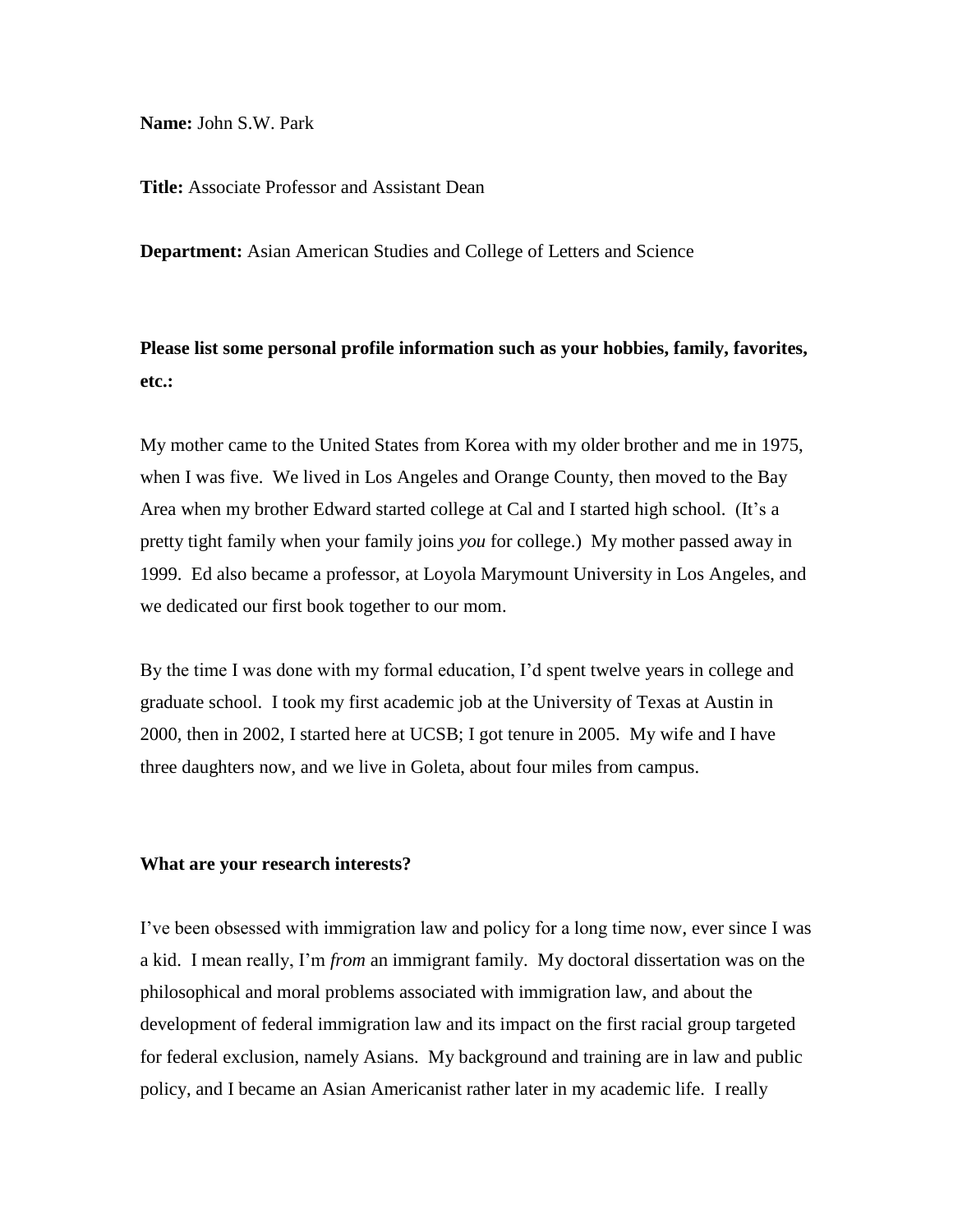enjoy teaching in ethnic studies, and because so much in the field of immigration requires interdisciplinary and comparative perspectives, my work is never boring.

## **How would you describe your teaching style?**

My favorite professors in college were really enthusiastic about their lectures and topics, and they were so thoroughly prepared that they seemed to anticipate any question. They were quite simply brilliant. And yet they were also very humble: as active researchers, they explained complex problems that they were working on, problems that had yet to be solved, and this was like an invitation of sorts, a way of saying that young students like me could contribute and develop a field of knowledge and expand our collective horizons.

I want my students to come to class not because they have to, but because they really want to. I want my students to realize that the universe of what we know is much, much smaller (teeny tiny) compared to the universe of things worth knowing. I want to share my obsessions, and to encourage others to pursue their own intellectual passions.

### **What is your idea of a good time?**

Before the children were born, I enjoyed traveling, fishing, and reading, sometimes all together. The wife isn't really into fish, but we traveled a lot together. Lately, because of the kids, we've been going to museums, libraries, zoos, aquariums, amusement parks, and on family vacations. When the kids have fun, I have fun, too. And on most days, I go running.

But I really enjoy being a professor—I thoroughly enjoy reading, writing, advising, and teaching. Grading tends to be less fun, but with that one exception, it's all good. I think even if I were independently wealthy, I would still be a professor, and some days, I can't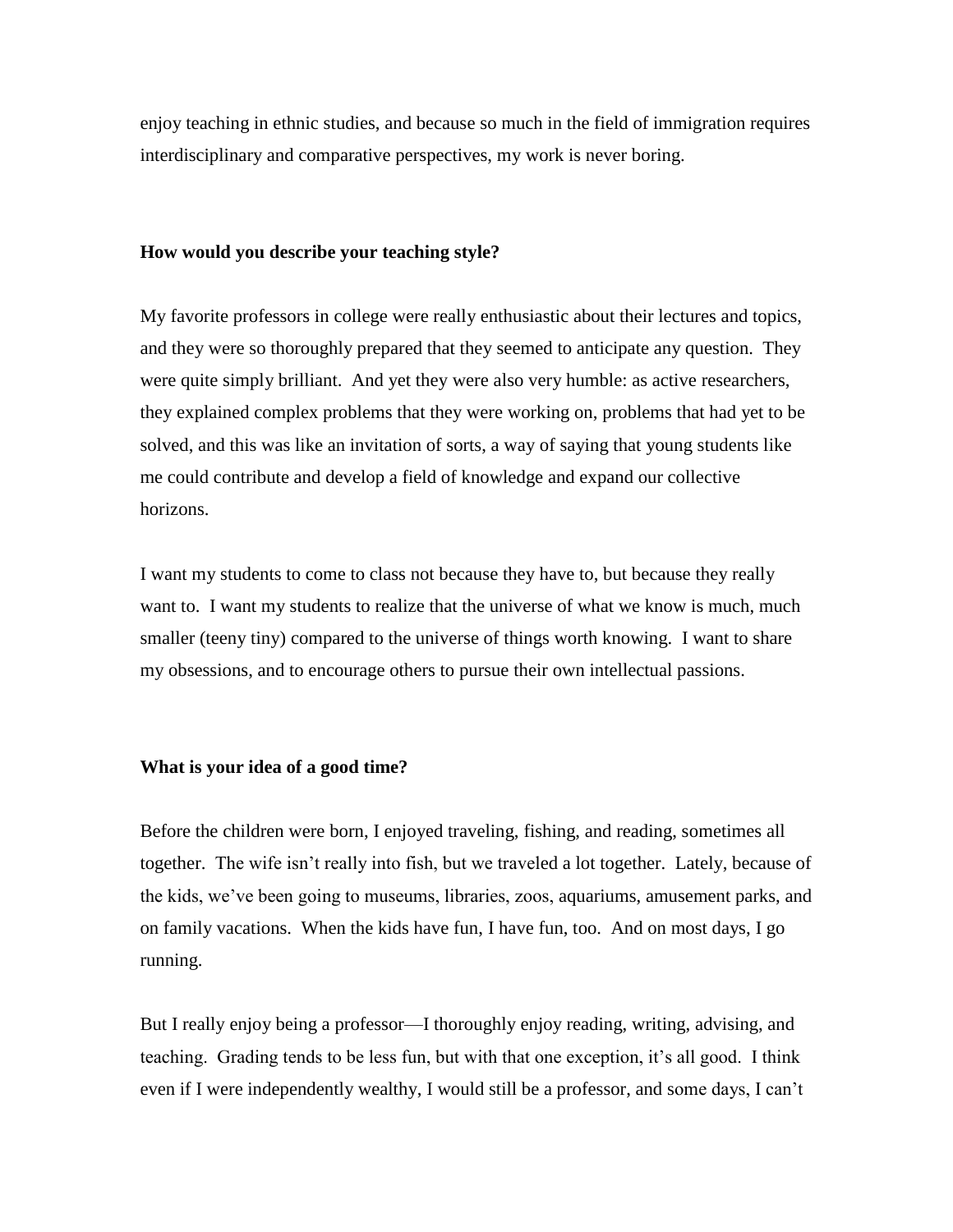believe I'm being paid to do these things I've always enjoyed. I truly love being immersed in a world of ideas.

### **What do you think is the most important thing for a student to learn at college?**

The most important thing I got out of my own education was a sense of humility. When I was eighteen, I had already been pretty successful in school, and so I tended to be an arrogant, cocky know-it-all. In college, I slowly realized that I really hadn't known anything at all. What I knew before college could fill a thimble, what I knew after could fill a bucket. And yet I learned—the most important thing I learned—was that there is an ocean of things to know and explore, so much, much more than any one life could possibly fit. I came to college feeling immortal and limitless, but left a more sober, humble person.

(Consider this: Most undergraduates here will take between forty to fifty classes before they graduate. This University offers over two thousand, *every year*. And we design dozens of new ones all the time.)

I hope you'll leave with a greater appreciation of how complex things really are, and of how important and wonderful and transformative learning can be. I hope you'll learn *how* to learn, and then never stop wanting to learn and to know and to expand your own horizons.

# **What is your advice for new students at UCSB?**

Please don't underestimate both how difficult and how fun college can be. For many new students, especially freshmen, this will be the first time they'll be unsupervised, where no one will tell them what to do, when to study, what to eat, when to go to bed, or how to party responsibly and in moderation. College can be hard because there are so many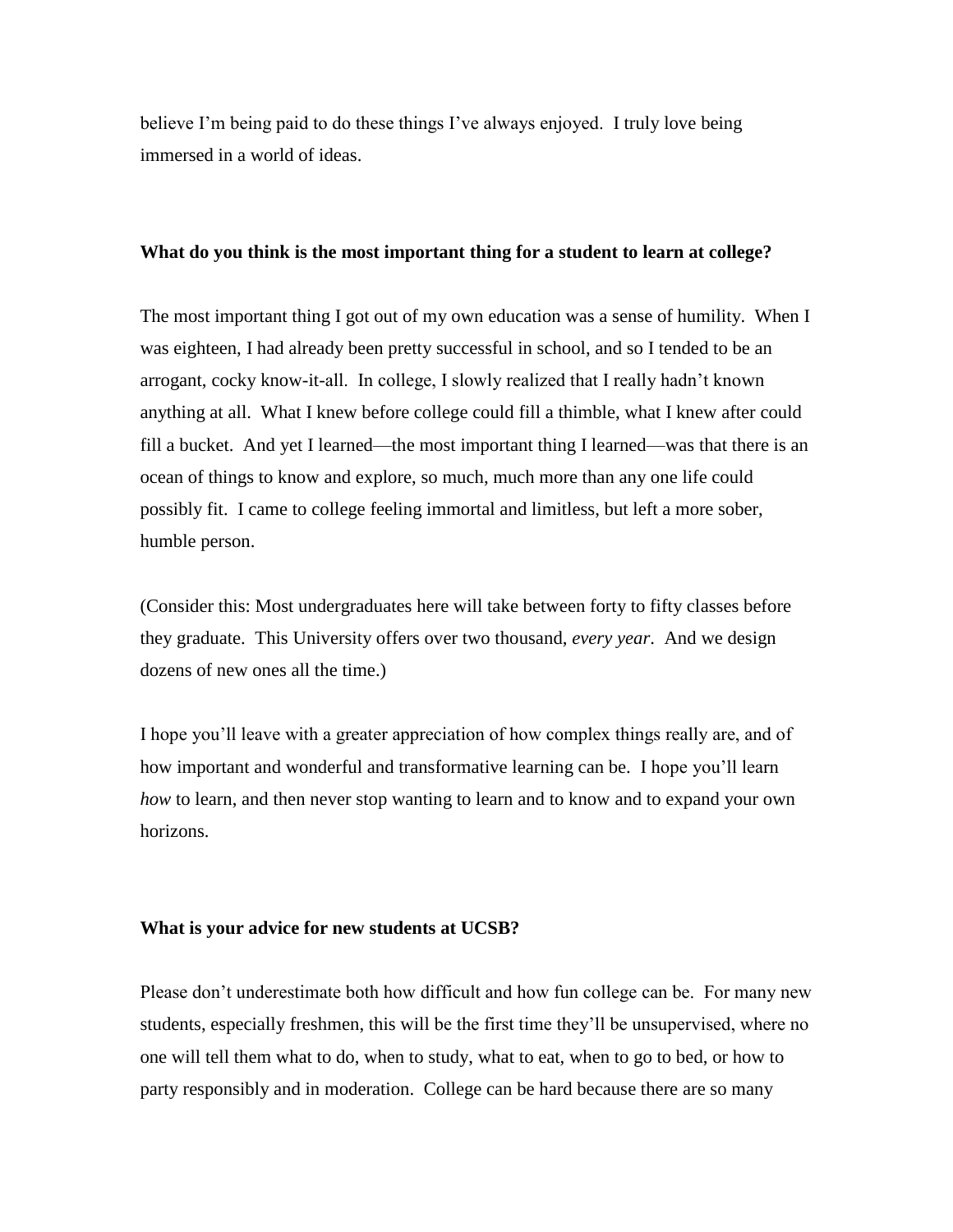*pleasant* distractions everywhere, all the time, and yet precisely because of that, things can get out of hand quickly. Learn to balance—whatever you've heard about UCSB, it's first and foremost a major research university full of rigorous and highly motivated professors and scholars, all of whom tend to derive much of their pleasure and "fun" in a lab or a library or in quiet study and reflection. Goof off too much in their classes and it won't be fun eventually. An F is no fun.

On the other hand, if you're able to focus, if you find an intellectual or artistic or creative passion that you want to nurture, this place is endless opportunity. You can learn string theory, take violin, a seminar on successive waves of immigration to the United States, and surf, all in the same *day*. There's just no other setting for young people to have that kind of life. If you can balance school and play, if you can *make* school as enjoyable as your play, college is amazing, and this place will just blow your mind. Oh, the places you'll go.

And that leads to my last piece of advice: if you want to spend lots of time with people your own age, but unencumbered by responsibility or outside demands, if the desire for partying is too great, or if you've suffered a devastating loss or illness, either yourself or someone you love, or if you are too immature or too unfocused or too uncertain, if you know only vaguely why you're in college—in short, if you're not *ready* for serious academic work—then it's not a bad idea to deal with these other things first, to grow and mature in other ways, and then come back to college when you're truly in the right frame of mind.

When my mother died, I took a year off from almost everything. I eventually worked in a law firm, about six months after her death, but I didn't do anything scholarly for another year. It seemed a natural occasion to pause, to think critically about my life, and for a time, I thought I might be a lawyer instead of a professor. Yet when I went back to my dissertation, I was surprised to find how much I'd missed it, how much I loved it. During that time, I also figured out that I wanted to become a parent, too, to have a vibrant family life even though I knew that pain and loss are inevitable in all families.